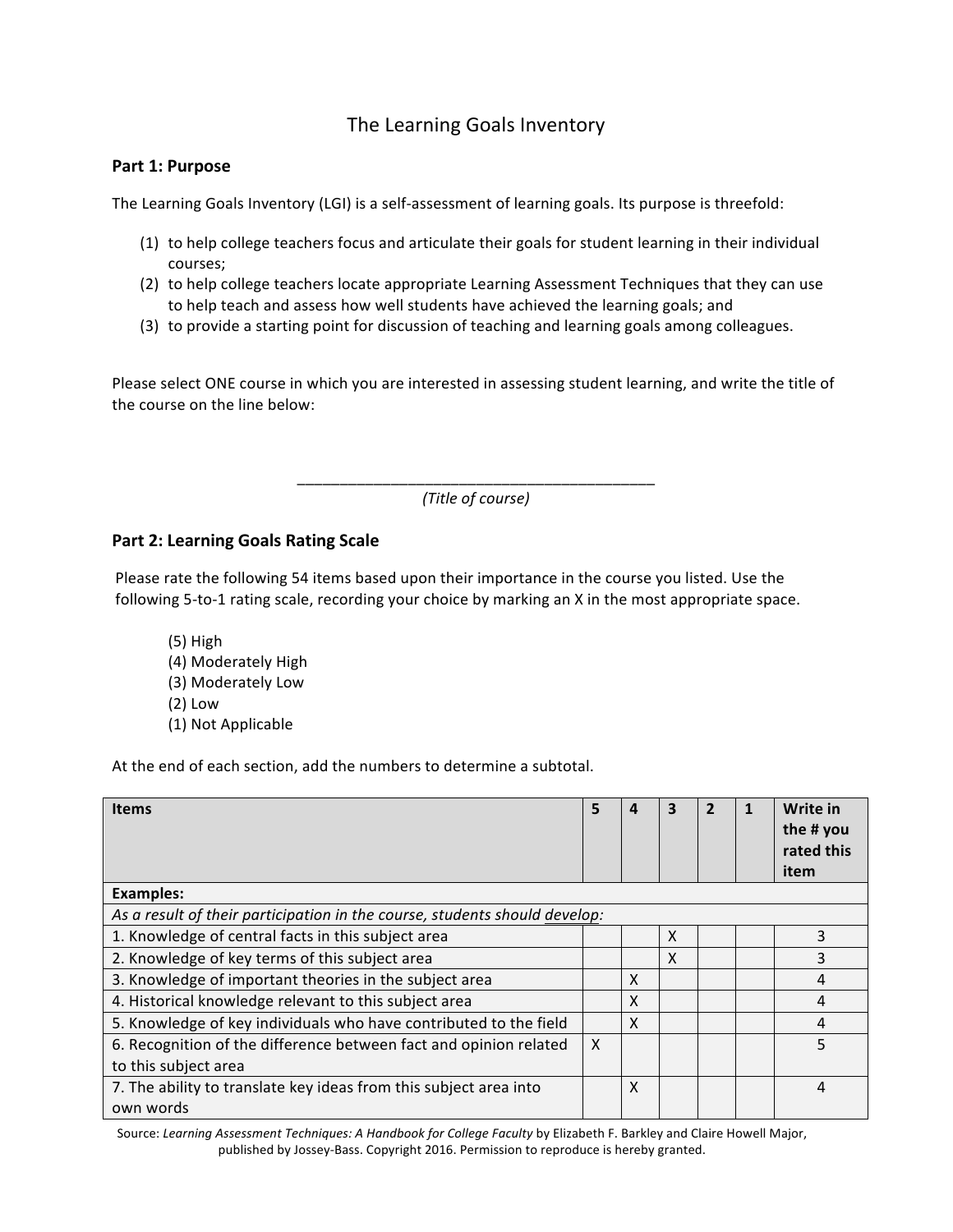| 8. Clarity about common misconceptions in this subject area                | X |  |  | 5  |  |  |  |
|----------------------------------------------------------------------------|---|--|--|----|--|--|--|
| 9. Knowledge of current issues related to the subject area                 | X |  |  | 5  |  |  |  |
| <b>Subtotal for Foundational Knowledge:</b>                                |   |  |  | 37 |  |  |  |
|                                                                            |   |  |  |    |  |  |  |
| <b>Your Ratings</b>                                                        |   |  |  |    |  |  |  |
| As a result of their participation in the course, students should develop: |   |  |  |    |  |  |  |
| 1. Knowledge of central facts in this subject area                         |   |  |  |    |  |  |  |
| 2. Knowledge of key terms of this subject area                             |   |  |  |    |  |  |  |
| 3. Knowledge of important theories in the subject area                     |   |  |  |    |  |  |  |
| 4. Historical knowledge relevant to this subject area                      |   |  |  |    |  |  |  |
| 5. Knowledge of key individuals who have contributed to the field          |   |  |  |    |  |  |  |
| 6. Recognition of the difference between fact and opinion related          |   |  |  |    |  |  |  |
| to this subject area                                                       |   |  |  |    |  |  |  |
| 7. The ability to translate key ideas from this subject area into          |   |  |  |    |  |  |  |
| own words                                                                  |   |  |  |    |  |  |  |
| 8. Clarity about common misconceptions in this subject area                |   |  |  |    |  |  |  |
| 9. Knowledge of current issues related to the subject area                 |   |  |  |    |  |  |  |
| <b>Subtotal for Foundational Knowledge</b>                                 |   |  |  |    |  |  |  |
| 10. Reading skills                                                         |   |  |  |    |  |  |  |
| 11. Writing skills                                                         |   |  |  |    |  |  |  |
| 12. Technological skills                                                   |   |  |  |    |  |  |  |
| 13. Analytical skills                                                      |   |  |  |    |  |  |  |
| 14. Creative Thinking skills                                               |   |  |  |    |  |  |  |
| 15. Critical Thinking skills                                               |   |  |  |    |  |  |  |
| 16. Decision-making skills                                                 |   |  |  |    |  |  |  |
| 17. Problem-solving skills                                                 |   |  |  |    |  |  |  |
| 18. Research skills                                                        |   |  |  |    |  |  |  |
| <b>Subtotal for Application of Knowledge</b>                               |   |  |  |    |  |  |  |
| 19. The ability to differentiate closely related concepts in the           |   |  |  |    |  |  |  |
| subject area                                                               |   |  |  |    |  |  |  |
| 20. The ability to compare different aspects of a topic                    |   |  |  |    |  |  |  |
| 21. The ability to classify information in the subject area                |   |  |  |    |  |  |  |
| 22. The ability to think holistically: to see the whole as well as the     |   |  |  |    |  |  |  |
| parts                                                                      |   |  |  |    |  |  |  |
| 23. The ability to synthesize disparate but related information into       |   |  |  |    |  |  |  |
| a whole                                                                    |   |  |  |    |  |  |  |
| 24. The ability to connect a concept to other concepts within this         |   |  |  |    |  |  |  |
| course                                                                     |   |  |  |    |  |  |  |
| 25. The ability to connect a course concept to concepts in other           |   |  |  |    |  |  |  |
| relevant courses within the discipline or field                            |   |  |  |    |  |  |  |
| 26. The ability to connect course concepts to concepts in other            |   |  |  |    |  |  |  |
| disciplines or fields                                                      |   |  |  |    |  |  |  |
| 27. The ability to connect course information to their daily lives         |   |  |  |    |  |  |  |
| Subtotal for Integration of Knowledge                                      |   |  |  |    |  |  |  |
| 28. Empathy for others                                                     |   |  |  |    |  |  |  |
| 29. Respect for others                                                     |   |  |  |    |  |  |  |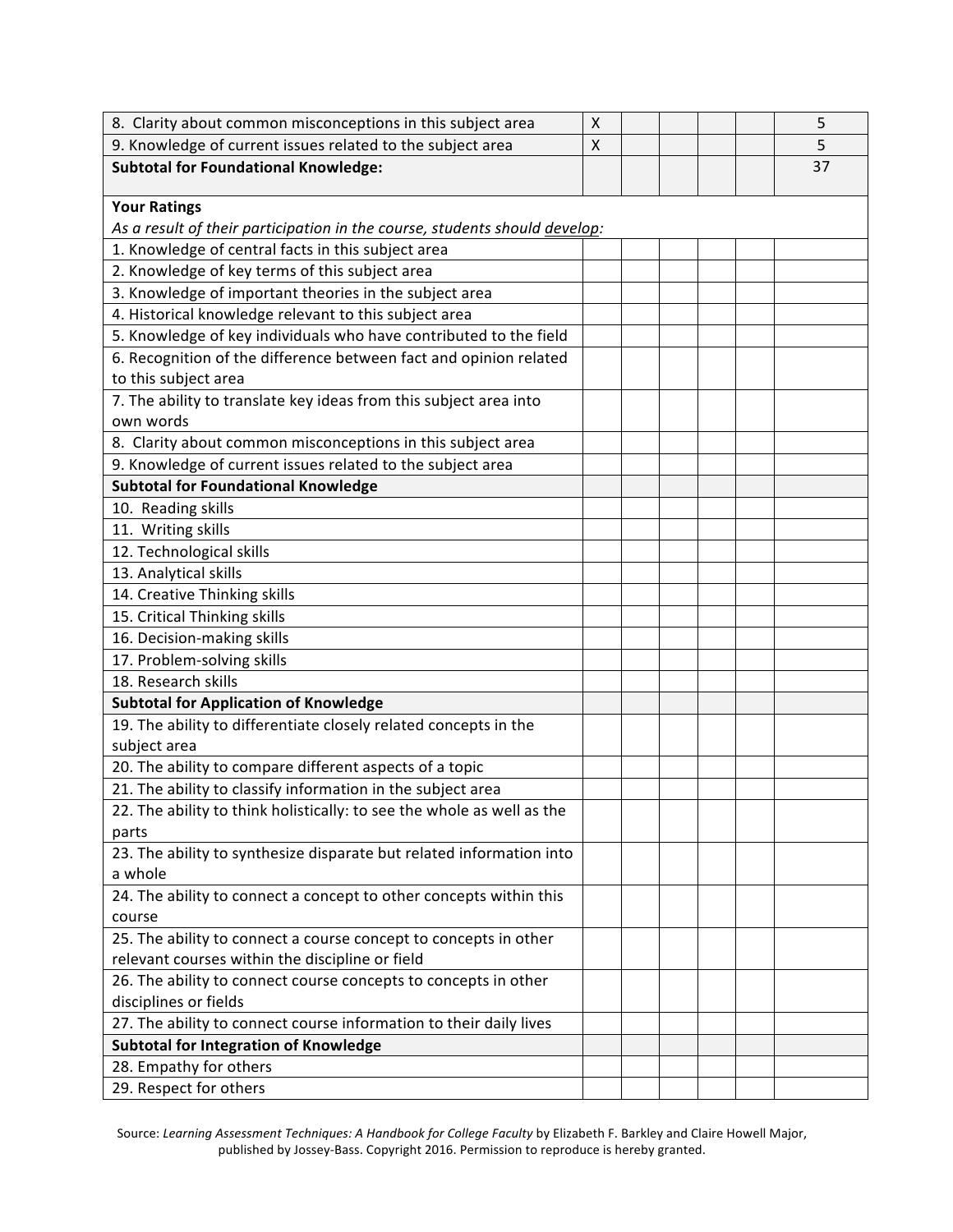| 30. Interpersonal skills                                            |  |  |  |
|---------------------------------------------------------------------|--|--|--|
| 31. The ability to work productively with others                    |  |  |  |
| 32. Self-confidence                                                 |  |  |  |
| 33. The capacity to make wise decisions                             |  |  |  |
| 34. The capacity to think for themselves                            |  |  |  |
| 35. A commitment to upholding their own values                      |  |  |  |
| 36. A commitment to their own emotional health and well-being       |  |  |  |
| <b>Subtotal for Human Dimension</b>                                 |  |  |  |
| 37. Motivation to learn in the subject area                         |  |  |  |
| 38. Openness to new ideas in the subject area                       |  |  |  |
| 39. An appreciation of diverse perspectives related to this subject |  |  |  |
| 40. A commitment to excellent work                                  |  |  |  |
| 41. A commitment to success in learning                             |  |  |  |
| 42. A willingness to engage in class activities                     |  |  |  |
| 43. An acceptance of responsibility for their own behavior in the   |  |  |  |
| course                                                              |  |  |  |
| 44. Informed concern about current social issues relevant to the    |  |  |  |
| topic                                                               |  |  |  |
| 45. The intention to make informed ethical choices                  |  |  |  |
| <b>Subtotal for Caring</b>                                          |  |  |  |
| 46. Knowledge about themselves as learners                          |  |  |  |
| 47. The ability to set goals                                        |  |  |  |
| 48. The ability to follow directions/instructions                   |  |  |  |
| 49. Study skills and strategies                                     |  |  |  |
| 50. The ability to organize and use time effectively                |  |  |  |
| 51. The ability to monitor their own progress                       |  |  |  |
| 52. The ability to self-assess their performance                    |  |  |  |
| 53. The capacity for lifelong learning in the subject area          |  |  |  |
| 54. The ability to create a concrete plan to learn more about the   |  |  |  |
| subject in the near future                                          |  |  |  |
| <b>Subtotal for Learning How to Learn</b>                           |  |  |  |

## **Learning Goals Rating Summary**

| Subtotal for Foundational Knowledge   |  |
|---------------------------------------|--|
| Subtotal for Application of Knowledge |  |
| Subtotal for Integration of Knowledge |  |
| Subtotal for Human Dimension          |  |
| <b>Subtotal for Caring</b>            |  |
| Subtotal for Learning How to Learn    |  |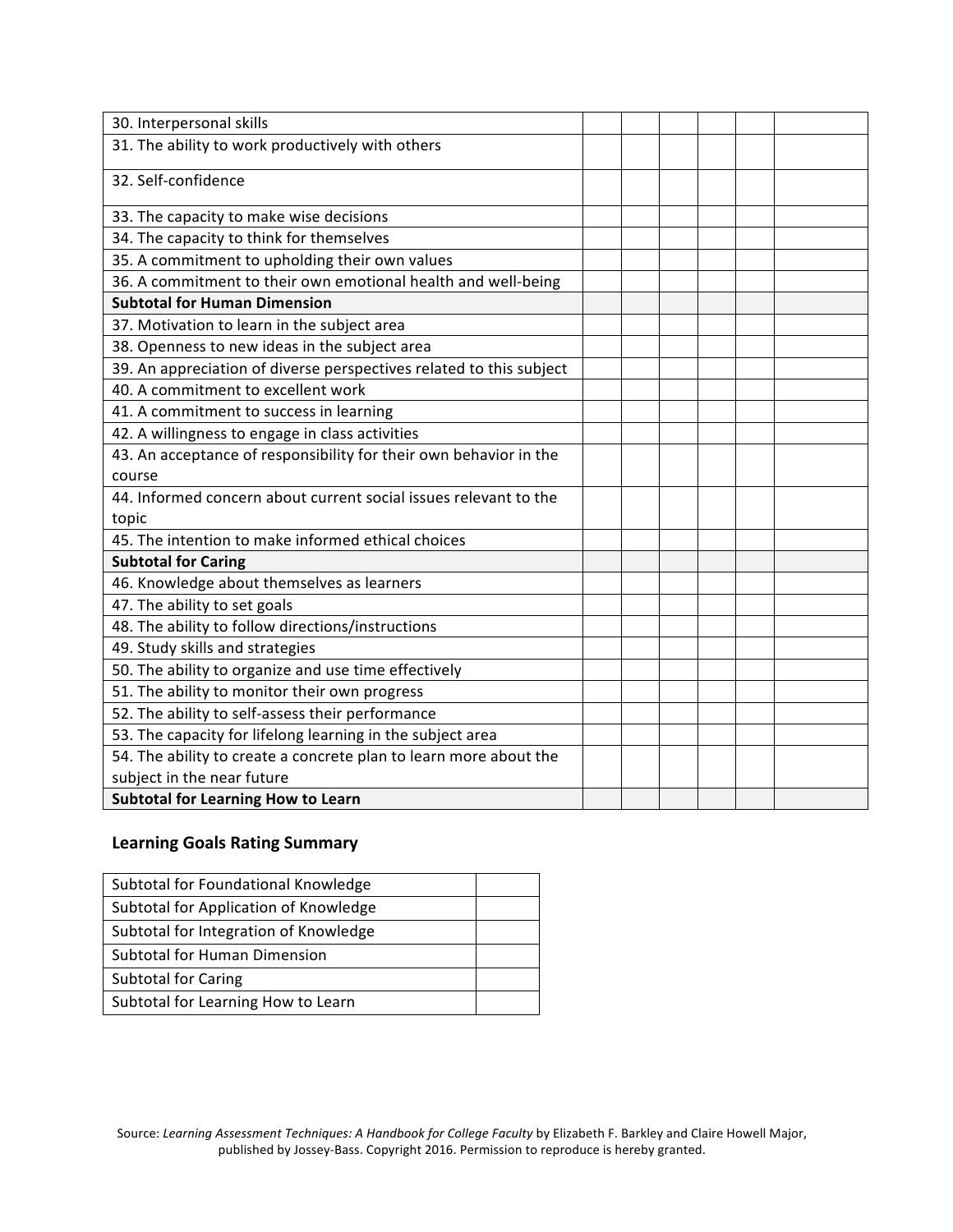## **Part 3: Learning Goal Self-Assessment**

- 1. In general, what do you think is the most important cognitive aspect of learning for students to develop by the end of the academic term. Choose one item from the list below.
	- a. Understanding and recalling key facts, principles, ideas, and concepts.
	- b. Understanding foundational knowledge for purposes such as problem solving, developing skills, or thinking critically, creatively, or practically.
	- c. Connecting different ideas within the course, among courses, and extending beyond courses into students' daily lives.
- 2. In general, what do you think is the most important humanistic aspect of learning for students to develop by the end of the academic term. Choose one item from the list below.
	- a. Learning about themselves and how to better understand and interact with other people.
	- b. Developing new interests, feelings, and values associated with the course material
	- c. Acquiring knowledge about the process of learning and developing the ability to become more self-directing learners.

## **Scoring**

## **Part 2 Scoring**

Use the following rubric to determine whether you rated items in each category as high, moderately high, moderately low, or not applicable.

| <b>Categorical Interpretation Rubric</b> |                                                                                                                                                                            |                                                                                                                                                                                          |                                                                                                                                                                                         |                                                                                                                                                                           |                                                                                                |  |  |  |
|------------------------------------------|----------------------------------------------------------------------------------------------------------------------------------------------------------------------------|------------------------------------------------------------------------------------------------------------------------------------------------------------------------------------------|-----------------------------------------------------------------------------------------------------------------------------------------------------------------------------------------|---------------------------------------------------------------------------------------------------------------------------------------------------------------------------|------------------------------------------------------------------------------------------------|--|--|--|
|                                          | 45-36                                                                                                                                                                      | $35 - 26$                                                                                                                                                                                | $25 - 16$                                                                                                                                                                               | $15 - 10$                                                                                                                                                                 | 9 or below                                                                                     |  |  |  |
|                                          | $5-$<br>High                                                                                                                                                               | 4-Moderately<br>High                                                                                                                                                                     | 3-Moderately<br>Low                                                                                                                                                                     | $2 -$<br>Low                                                                                                                                                              | $1 -$<br>Not applicable                                                                        |  |  |  |
| <b>Foundational</b><br>Knowledge         | Your ratings<br>suggest that<br>you place a high<br>value on<br>students<br>developing the<br>ability to<br>remember and<br>understand<br>important facts<br>and concepts. | Your ratings<br>suggest that<br>you place a<br>moderately<br>high value on<br>students<br>developing the<br>ability to<br>remember and<br>understand<br>important facts<br>and concepts. | Your ratings<br>suggest that<br>you place a<br>moderately low<br>value on<br>students<br>developing the<br>ability to<br>remember and<br>understand<br>important facts<br>and concepts. | Your ratings<br>suggest that<br>you place a low<br>value on<br>students<br>developing the<br>ability to<br>remember and<br>understand<br>important facts<br>and concepts. | Your ratings<br>suggest that<br>this learning<br>domain is not<br>applicable to<br>the course. |  |  |  |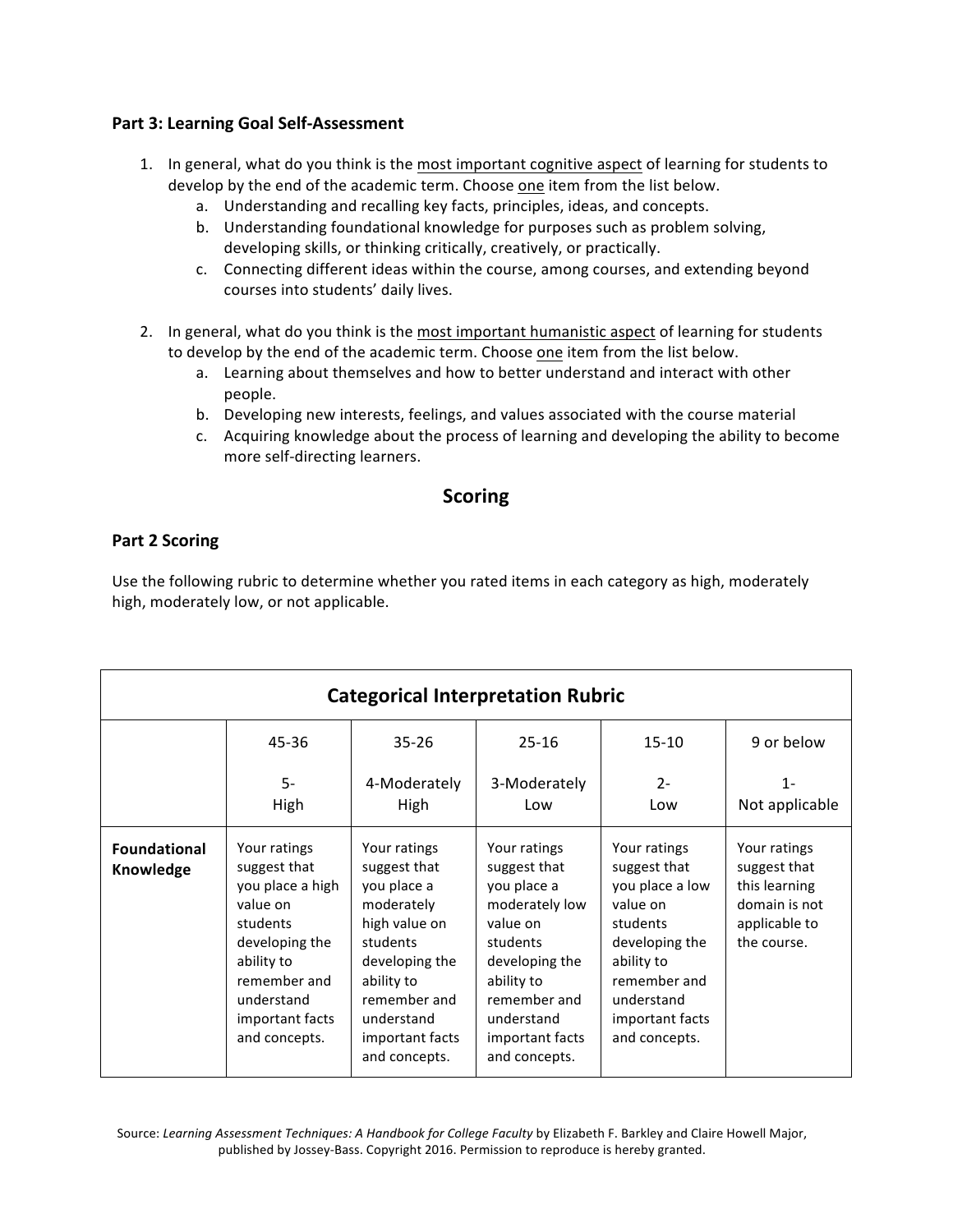| <b>Application</b>        | Your ratings<br>suggest that<br>you place a high<br>value on<br>students<br>developing the<br>ability to apply<br>what they have<br>learned in new<br>situations and<br>to demonstrate<br>critical, creative<br>or practical<br>thinking.     | Your ratings<br>suggest that<br>you place a<br>moderately<br>high value on<br>students<br>developing the<br>ability to apply<br>what they have<br>learned in new<br>situations and<br>to demonstrate<br>critical, creative<br>or practical<br>thinking.     | Your ratings<br>suggest that<br>you place a<br>moderately low<br>value on<br>students<br>developing the<br>ability to apply<br>what they have<br>learned in new<br>situations and<br>to demonstrate<br>critical, creative<br>or practical<br>thinking.     | Your ratings<br>suggest that<br>you place a<br>moderately low<br>value on<br>students<br>developing the<br>ability to apply<br>what they have<br>learned in new<br>situations and<br>to demonstrate<br>critical, creative<br>or practical<br>thinking.     | Your ratings<br>suggest that<br>this learning<br>domain is not<br>applicable to<br>the course. |
|---------------------------|-----------------------------------------------------------------------------------------------------------------------------------------------------------------------------------------------------------------------------------------------|-------------------------------------------------------------------------------------------------------------------------------------------------------------------------------------------------------------------------------------------------------------|------------------------------------------------------------------------------------------------------------------------------------------------------------------------------------------------------------------------------------------------------------|------------------------------------------------------------------------------------------------------------------------------------------------------------------------------------------------------------------------------------------------------------|------------------------------------------------------------------------------------------------|
| Integration               | Your ratings<br>suggest that<br>you place a high<br>value on<br>students<br>developing the<br>ability to<br>integrate<br>information and<br>demonstrate<br>connections<br>between<br>concepts,<br>people, and<br>different realms<br>of life. | Your ratings<br>suggest that<br>you place a<br>moderately<br>high value on<br>students<br>developing the<br>ability to<br>integrate<br>information and<br>demonstrate<br>connections<br>between<br>concepts,<br>people, and<br>different realms<br>of life. | Your ratings<br>suggest that<br>you place a<br>moderately low<br>value on<br>students<br>developing the<br>ability to<br>integrate<br>information and<br>demonstrate<br>connections<br>between<br>concepts,<br>people, and<br>different realms<br>of life. | Your ratings<br>suggest that<br>you place a<br>moderately low<br>value on<br>students<br>developing the<br>ability to<br>integrate<br>information and<br>demonstrate<br>connections<br>between<br>concepts,<br>people, and<br>different realms<br>of life. | Your ratings<br>suggest that<br>this learning<br>domain is not<br>applicable to<br>the course. |
| Human<br><b>Dimension</b> | Your ratings<br>suggest that<br>you place a high<br>value on<br>students<br>learning about<br>themselves and<br>others and how<br>humans<br>interact                                                                                          | Your ratings<br>suggest that<br>you place a<br>moderately<br>high value on<br>students<br>learning about<br>themselves and<br>others and how<br>humans<br>interact                                                                                          | Your ratings<br>suggest that<br>you place a<br>moderately low<br>value on<br>students<br>learning about<br>themselves and<br>others and how<br>humans<br>interact                                                                                          | Your ratings<br>suggest that<br>you place a low<br>value on<br>students<br>learning about<br>themselves and<br>others and how<br>humans<br>interact                                                                                                        | Your ratings<br>suggest that<br>this learning<br>domain is not<br>applicable to<br>the course. |
| Caring                    | Your ratings<br>suggest that<br>you place a high<br>value on<br>students                                                                                                                                                                      | Your ratings<br>suggest that<br>you place a<br>moderately<br>high value on                                                                                                                                                                                  | Your ratings<br>suggest that<br>you place a<br>moderately low<br>value on                                                                                                                                                                                  | Your ratings<br>suggest that<br>you place a low<br>value on<br>students                                                                                                                                                                                    | Your ratings<br>suggest that<br>this learning<br>domain is not<br>applicable to                |